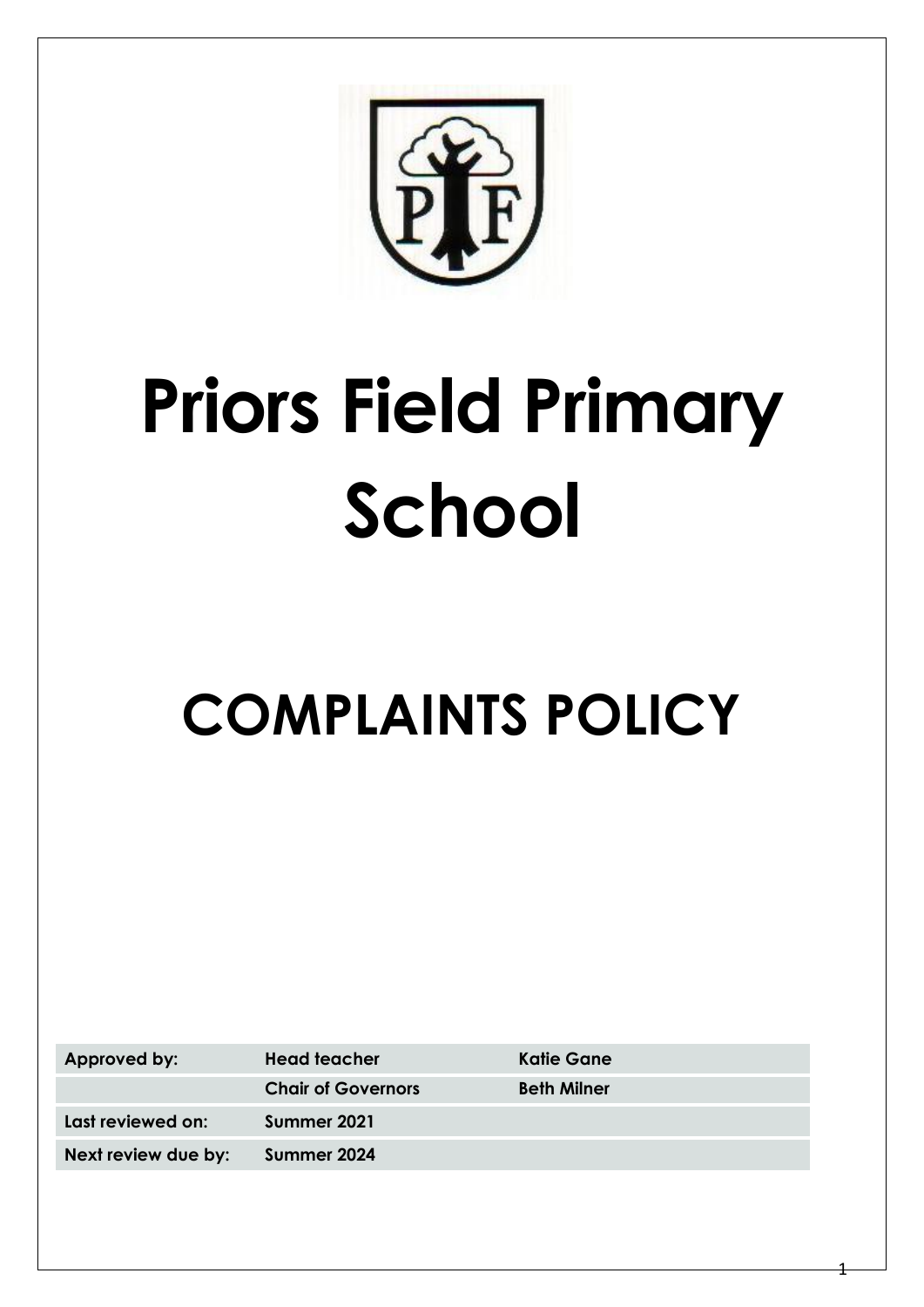# **Policy for Dealing with Complaints and Concerns**

#### **Introduction**

Priors Field Primary School is committed to providing the very best education for our young people and we want our pupils to be healthy, happy and safe and to do well. We recognise the importance of establishing and maintaining good relationships with parents, carers and the wider community. We are aware that there may be occasions where people have concerns or complaints and the following procedure sets out the steps that should be followed in order to resolve these as promptly, fairly and informally as possible.

Schools need to be clear about the difference between a concern and a complaint. Taking informal concerns seriously at the earliest stage will reduce the numbers that develop into formal complaints.

The underlying principle is that concerns ought to be handled, if at all possible, without the need for formal procedures. The requirement to have a complaints procedure need not in any way undermine efforts to resolve the concern informally.

In most cases the class teacher will receive the first approach. It is helpful when staff are able to resolve issues on the spot. This may include offering a clear explanation; in some cases accepting that a situation could have been handled better; in other cases an apology may be appropriate.

The head teacher will be the first point of contact when following the complaints procedure

# **The Responsibility of the School**

- 1. This policy has due regard to statutory legislation, including, but not limited to, the following: The Education Act 2002 The Freedom of Information Act 2000 The Immigration Act 2016 The Equality Act 2010 The General Data Protection Regulation (GDPR) The Data Protection Act 2018 The School Information (England) Regulations 2008 The Education (Pupil Information) (England) Regulations 2005
- 2. This policy also has due regard to guidance including, but not limited to, the following: (Updated for March 2019 version) DfE (2019) 'Best practice guidance for school complaints procedures 2019' HM Government (2016) 'Code of Practice on the English language requirement for public sector workers'
- 3. The governing body has overall responsibility for the school and for ensuring that all pupils receive an appropriate and high standard of education.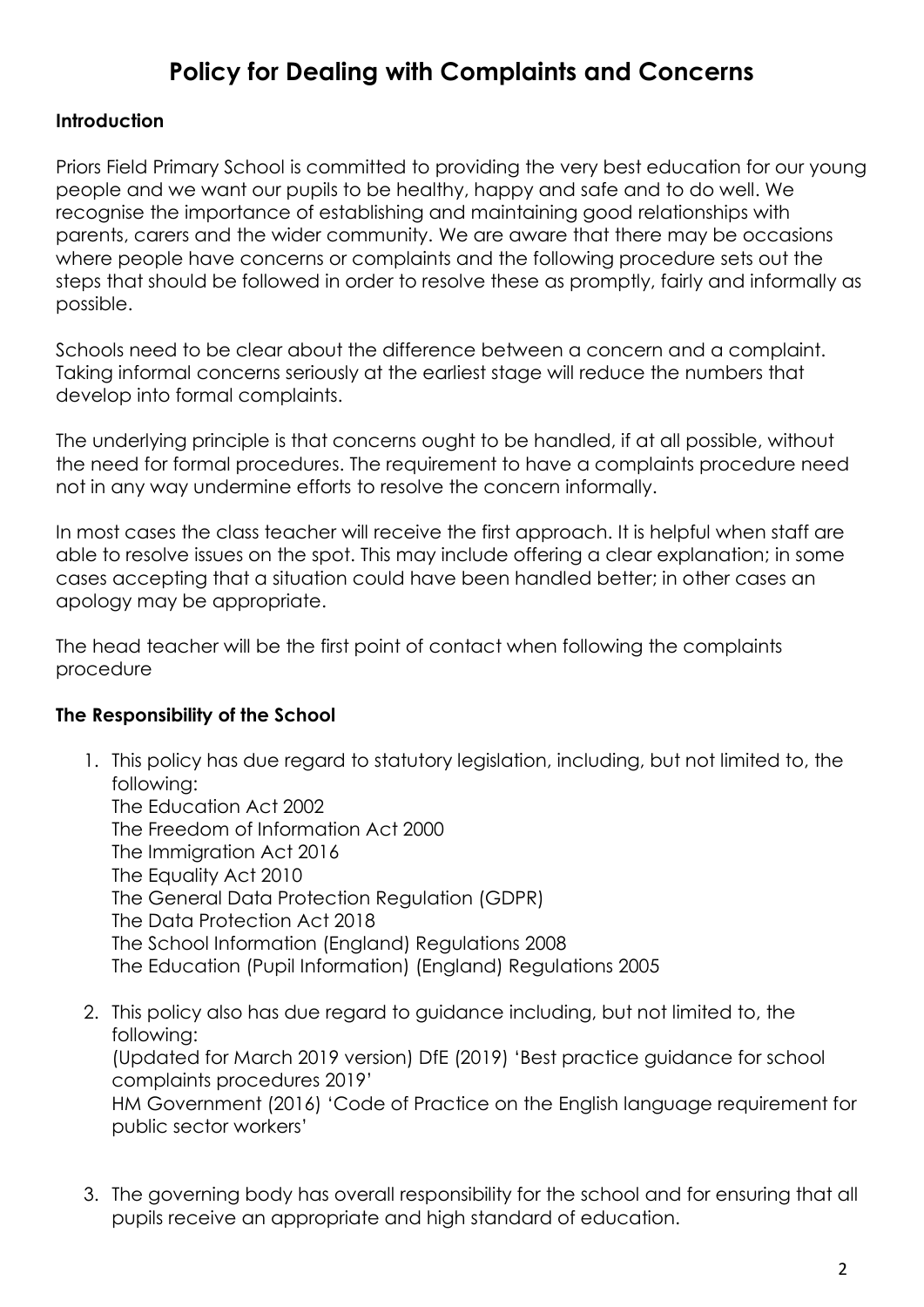- 4. The Headteacher is responsible for making decisions on a daily basis about the school's internal management and organisation. Parents and others should direct complaints to the school rather than the governing body in the first instance.
- 5. The model procedure included as Appendix 1 is a good practice guide. It is not intended to cover those matters for which there is a specific statutory process to object, complain or appeal.
- 6. Concerns about allegations of child abuse and staff discipline must be dealt with through the separate agreed procedures that have been adopted for these purposes.

Separate procedures also exist for appeals about:

- special needs assessments
- school admissions
- exclusions
- 7. The school's complaints procedure is available on the school website. The summary for parents is included in Appendix 2.

#### **Responsibility of other service providers**

With the growth of community use of school premises the school may not be directly responsible for something that a parent or member of the public wishes to complain about.

Any third party providers offering community facilities or services through the school premises, or using school facilities should have their own complaints procedure in place.

Schools can expect other service providers to follow similar procedures to those outlined in this document. If a complaint about something for which the school is not responsible comes to the school, the complaint will be redirected and the complainant informed without delay.

#### **Can parents take their complaint further?**

Parents cannot take their appeal further than the governing body. The Local Authority cannot investigate school matters on a parent's behalf nor can it review how the school has dealt with a complaint. If a parent feels that the school has acted unreasonably or not followed the correct procedures, they can write to:

*Secretary of State for Education and Skills, Department for Education and Skills, Sanctuary Buildings, Great*

*Smith Street, London, SW1 P 3BT.*

#### **Using the Complaints Procedure**

The resolution of a complaint can be an opportunity for the school to improve its practice and develop further a strong partnership with parents.

The complaints procedure should be easily accessible and well publicised, so that parents know how to raise concerns.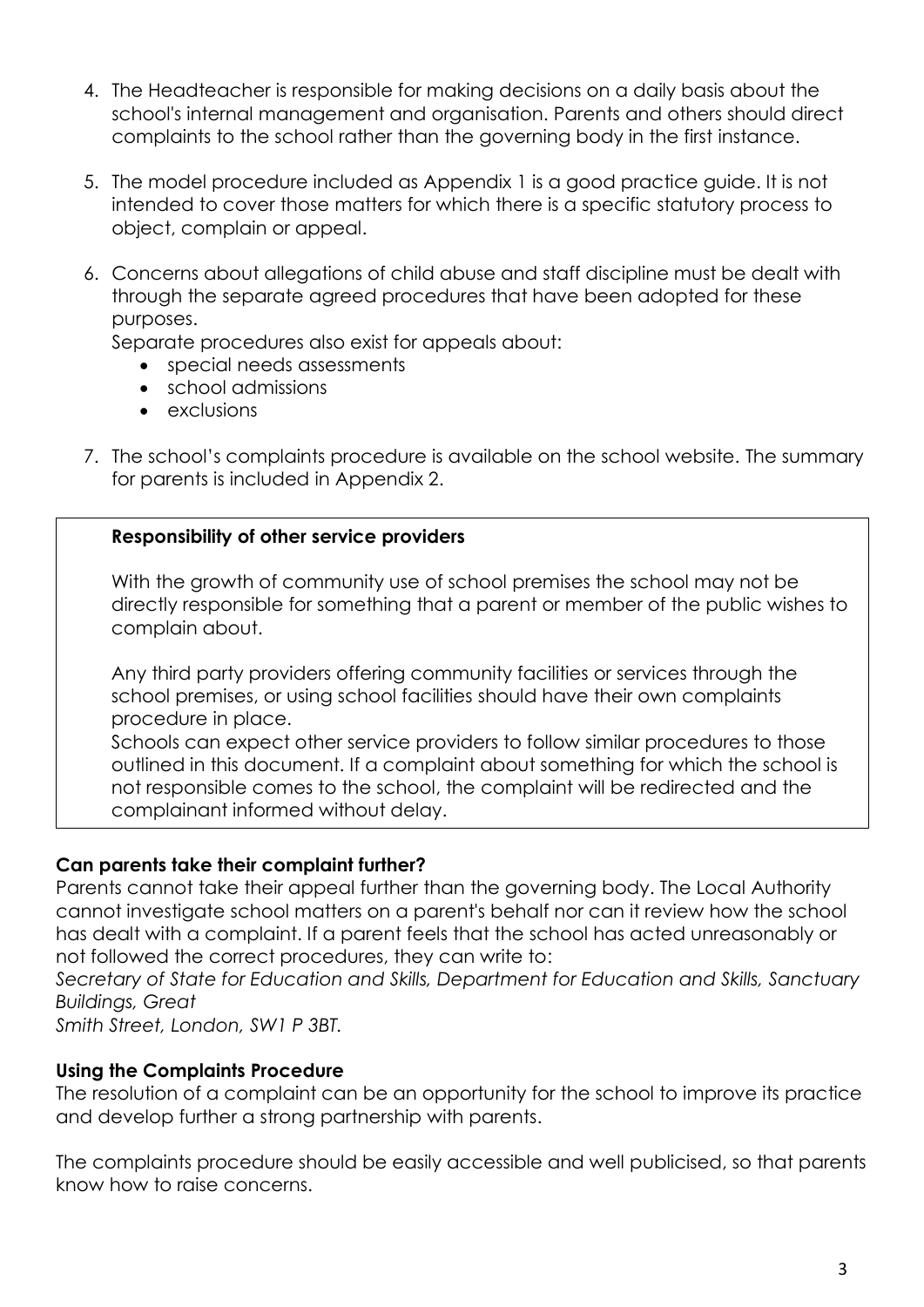It is desirable for any complaint to be addressed by a member of staff at a level closest to the cause of concern.

Procedures should be as speedy as possible and ensure fairness to all involved. Suggested time-scales are provided in the model for schools to adopt or adapt to suit their circumstances (Appendix 1 flow chart).

It should be acknowledged that most complaints are 'genuinely felt' by the complainant.

Confidentiality is important in securing the confidence of all concerned. Conversations and correspondence will be treated with discretion and investigators should be sensitive to the feelings of those involved.

Parents need to feel confident that a complaint will not disadvantage their child. However, the parties to a complaint need to be aware that some information may have to be shared in order to carry out a thorough investigation.

If the investigation of a complaint shows that it is justified, then the school should consider how to make amends in an appropriate way.

All complaints should be recorded and monitored to identify issues and allow any lessons to be learned by the school.

#### **Dealing with Complaints — Formal Procedures**

The formal procedures will need to be invoked when initial attempts to resolve the issue are unsuccessful and the person raising the concern remains dissatisfied and wishes to take the matter further.

A complaint is distinct from any formal disciplinary procedure. Staff who may be questioned as part of a complaints procedure must be treated fairly and have an opportunity to respond to the issues raised by the complainant. They should be offered support if required to respond to any investigation into a complaint.

If it becomes apparent that the complaint has the potential to be a disciplinary issue it is for the Headteacher or designated senior member of staff or, in the case of the Headteacher, the Chair of Governors or designated governor, to determine whether the disciplinary or capability procedures should be followed. If this is the case, the matter will be dealt with by following the appropriate (disciplinary or capability) procedure and the complainant will be notified that this is the outcome of their complaint, i.e. "The matter has been referred to the appropriate procedure".

# **Vexatious Complainants**

There may be occasions when, despite all stages of procedures having been followed, the complainant remains dissatisfied. If the complaint becomes vexatious (e.g. the complainant tries to re-open the same issue), the Chair of the Governing Body can inform the complainant in writing that the procedure has been exhausted and that the matter is now closed. Please contact your legal advisors for advice if you intend to do this.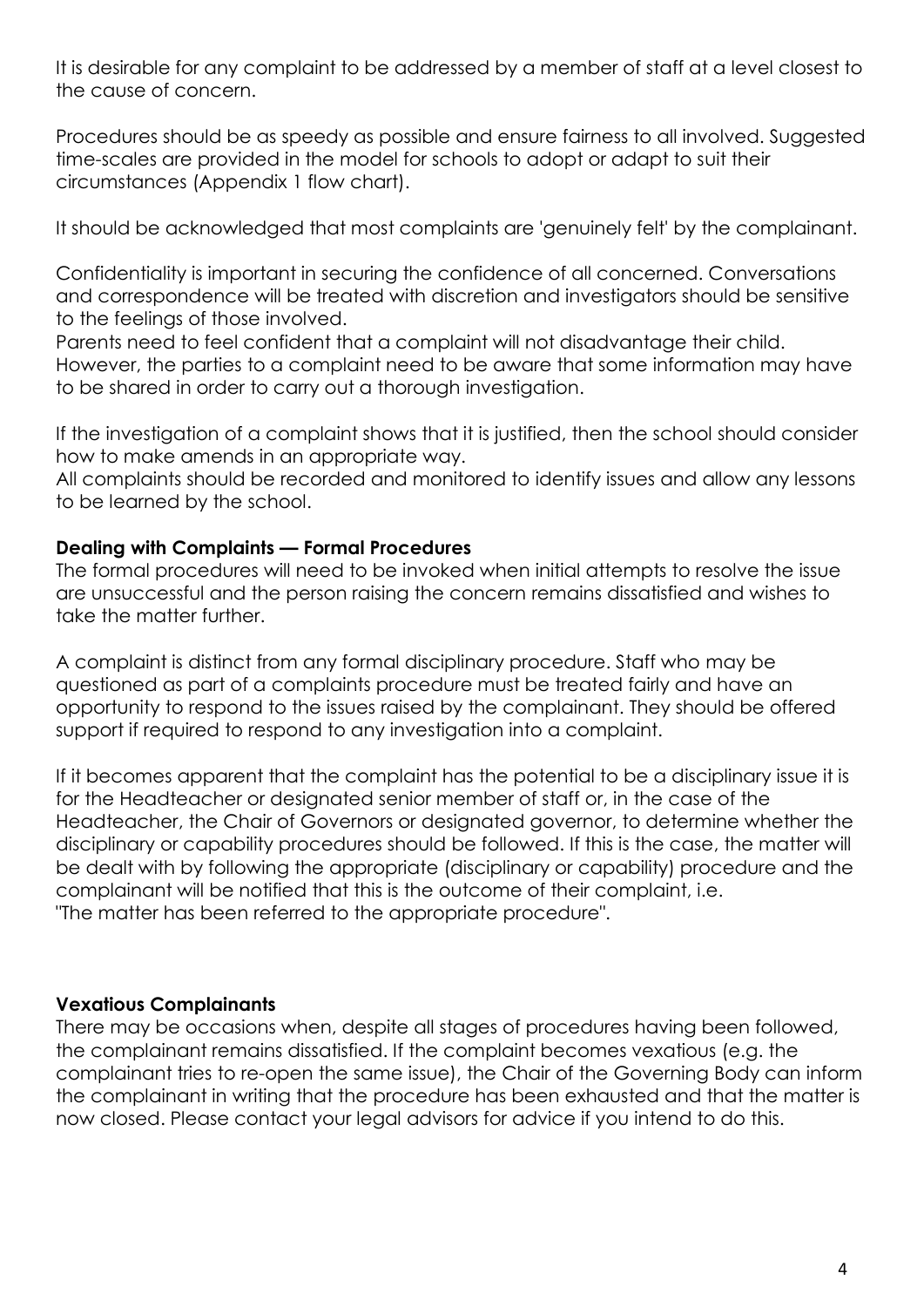# **APPENDIX 1**

#### **Schools Complaints Policy**

#### **Governors of Priors Field Primary School have adopted the following policy to deal with formal-complaints from members of the school community or general public**

#### **Dealing with concerns at the earliest opportunity**

If parents, pupils or members of the public have concerns they should:

1. Discuss their concerns with the member of staff most directly involved and, if not satisfied;

2. Discuss their concerns with a senior member of staff and, if not satisfied;

**We expect the majority of concerns will be resolved in this way (and not recorded as a formal complaint). However if not the following formal procedure will be followed**

3. Discuss their concerns with the Headteacher.

#### This is **Stage 1 of the formal process**

At each stage in the procedure, schools will want to keep in mind ways in which a concern or complaint can be resolved. It might be sufficient to acknowledge that the concern or complaint is valid in whole or in part. In addition, it may be appropriate to offer one or more of the following:

- an appropriate apology;
- **•** an explanation:
- an admission that the situation could have been handled differently or better;
- an assurance that the event complained of will not recur;
- an explanation of the steps that have been taken to ensure that it will not happen again;
- a commitment to review school policies in light of the complaint

Complainants should be encouraged to state what actions they feel might resolve the problem at any stage. An admission that the school could have handled the situation better is not the same as an admission of negligence. Equally, an effective procedure will identify areas of agreement between the parties. It is also of importance to clarify any misunderstandings that might have occurred as this can create a positive atmosphere in which to discuss any outstanding issues. **Principles in the same of the same of the same of the same of the same of the same of the same of the same of the same of the same of the same of the same of the same of the same of the same of the same of the same of the** 

**Only where all these avenues have been tried and found unsatisfactory should the complainant take a complaint to the Chair of Governors or Clerk to the Governing Body**

Point 3 is the first FORMAL stage is the first FORMAL stage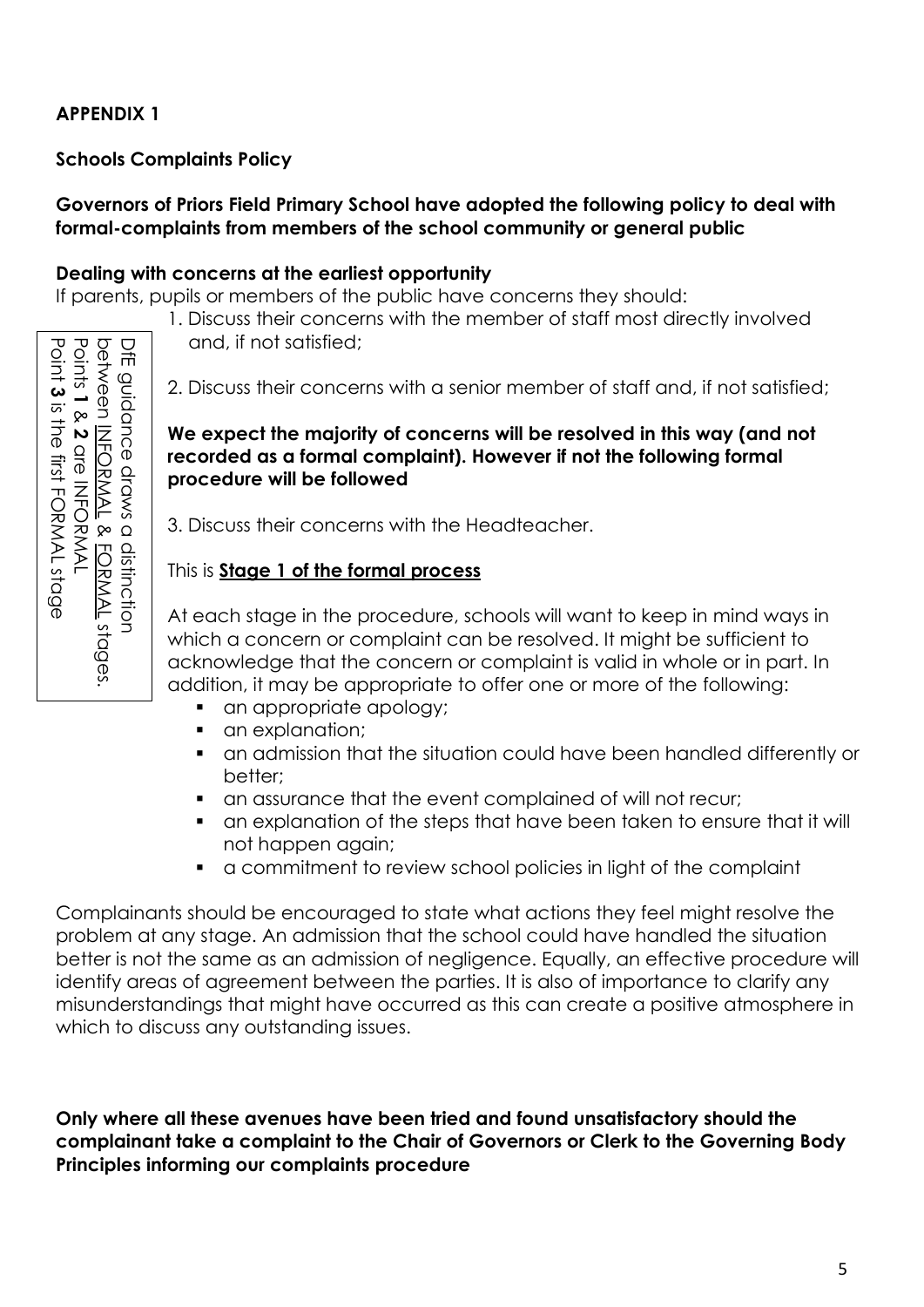This procedure is designed to:

- be well publicised and easily accessible
- be simple to understand and use
- be impartial
- be non-adversarial
- allow swift handling with established time limits for action and keeping people informed of the progress
- allow a mediation process if agreed by the complainant
- allow for a hearing of a panel of Governors, where appropriate
- respect people's desire for confidentiality, wherever possible
- address all points of issue, provide an effective response and appropriate redress where necessary
- provide information to the school's Senior Management Team so that services can be improved
- ensure a full and fair investigation by an independent person where necessary

#### **Making a Complaint to the Governing Body - Stage 2 of the formal process**

| $\frac{15}{25}$<br>⋚<br>Ē<br>Ī<br>r<br>⊵<br>ାକ<br>ବ୍<br>$\bar{\mathbb{o}}$<br>tage<br>ၟ<br>Ģ<br>Ξ<br>٦<br>ō |  |
|-------------------------------------------------------------------------------------------------------------|--|
|-------------------------------------------------------------------------------------------------------------|--|

Where informal attempts have been unsuccessful in resolving a complaint, the complainant should write to the Chair of Governors or Clerk to the Governing Body at the school address. The envelope should be marked 'FOR IMMEDIATE ACTION' 'Private and Confidential' and staff in the school office must ensure that the letter is forwarded without delay. The complaint should with to the Covernors of Governors of Liest the complaint to the complaint of Governors of Clerk of Governors of Clerk will be the complete a complaint form (A<br>
The complained without delay.<br>
The compl

The complainant will be asked to complete a complaint form (Annex 1) if they have not already done so or may submit an email or letter. The Chair of Governors or Clerk will offer to help an individual to complete the form if appropriate

On receipt of the complaint from the Chair of Governors (or other governor) will:

- clarify the nature of the complaint and what remains unresolved;
- meet with the complainant or contact them (if unsure or further information is necessary);
- clarify what the complainant feels would put things right

At this point the chair of governors will decide whether a mediation stage should be offered. The chair of governors, or governor nominated by the chair, will also carry out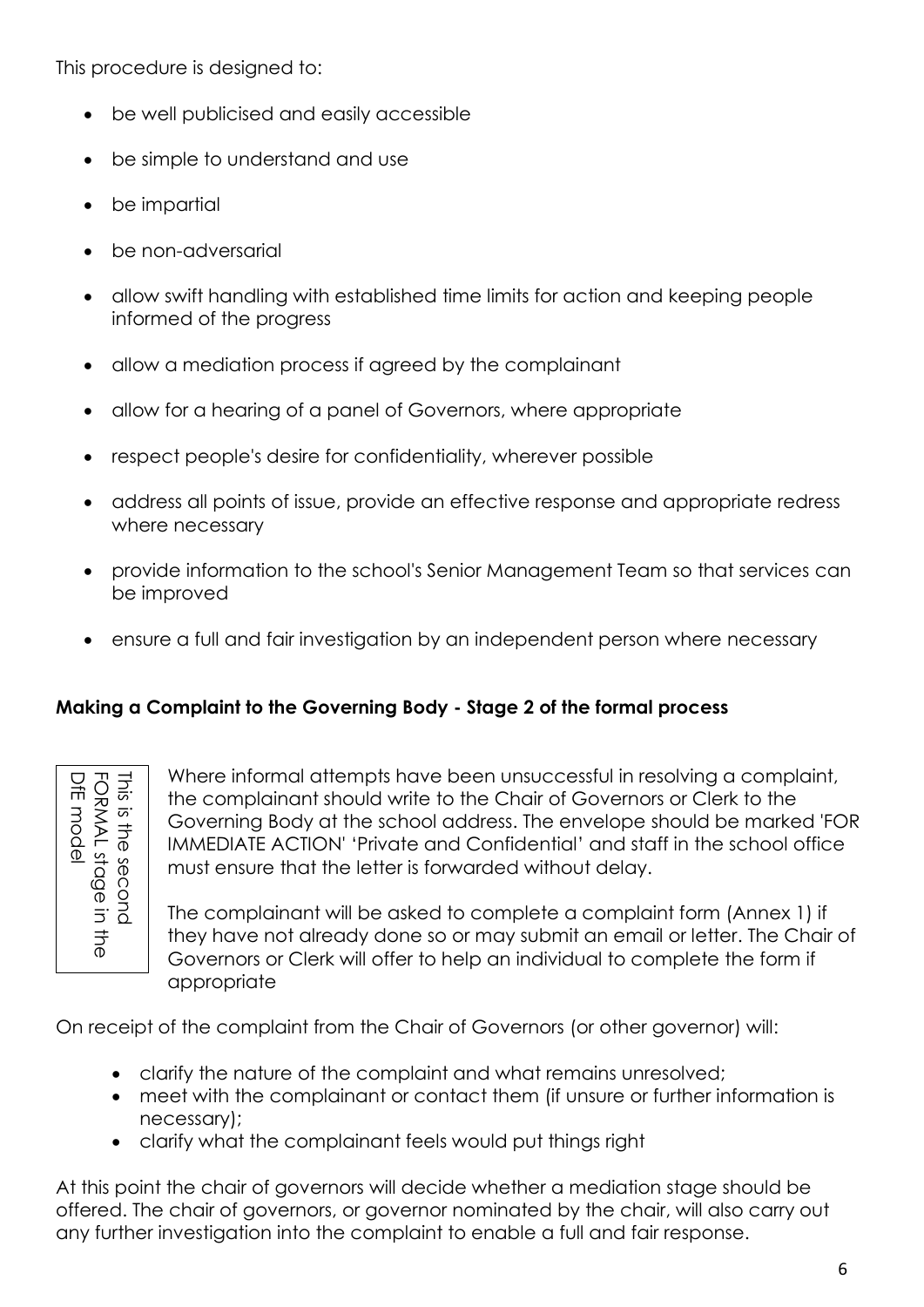Mediation can only proceed if the complainant and the Headteacher are willing for it to be tried.

#### **Mediation**

Mediation can be a good way to resolve a complaint because:

- It gives both complainant and Headteacher another opportunity to hear each other's points of view (with a third party facilitating)
- It gives the third party an opportunity to help Headteacher and complainant identify and build on areas of agreement
- It gives Headteacher and complainant a structure within which they can resolve remaining differences
- If both complainant and Headteacher emerge from the mediation satisfied, that is the best foundation for a continuing positive relationship between them
- Even if the complaint continues to a governors' panel, the issues to be considered are likely to be much clearer following the mediation

Mediation may elicit one or more of the responses listed below from either party:

- an acknowledgment that the complaint is valid in whole or in part
- an appropriate apology
- an explanation
- an admission that the situation could have been handled differently or better
- an assurance that the event complained of will not recur
- an explanation of the steps that have been taken to ensure that it will not happen again
- an acceptance that the complaint needs go no further
- a commitment to review school policies in light of the complaint

If mediation does not proceed, or if the complainant is not satisfied that their complaint has been dealt with fully and properly, they may choose to take it to a panel of Governors.

Both parties will be encouraged to submit supporting evidence to the Governors' complaints panel in advance.

#### **Establishing a complaints panel**

The governing body should agree the composition of the complaints panel at the first meeting of the governing body each year.

As governors may not be available at all times governing bodies are advised to agree the names of 4 or 5 possible governors from whom a panel of three may be drawn. The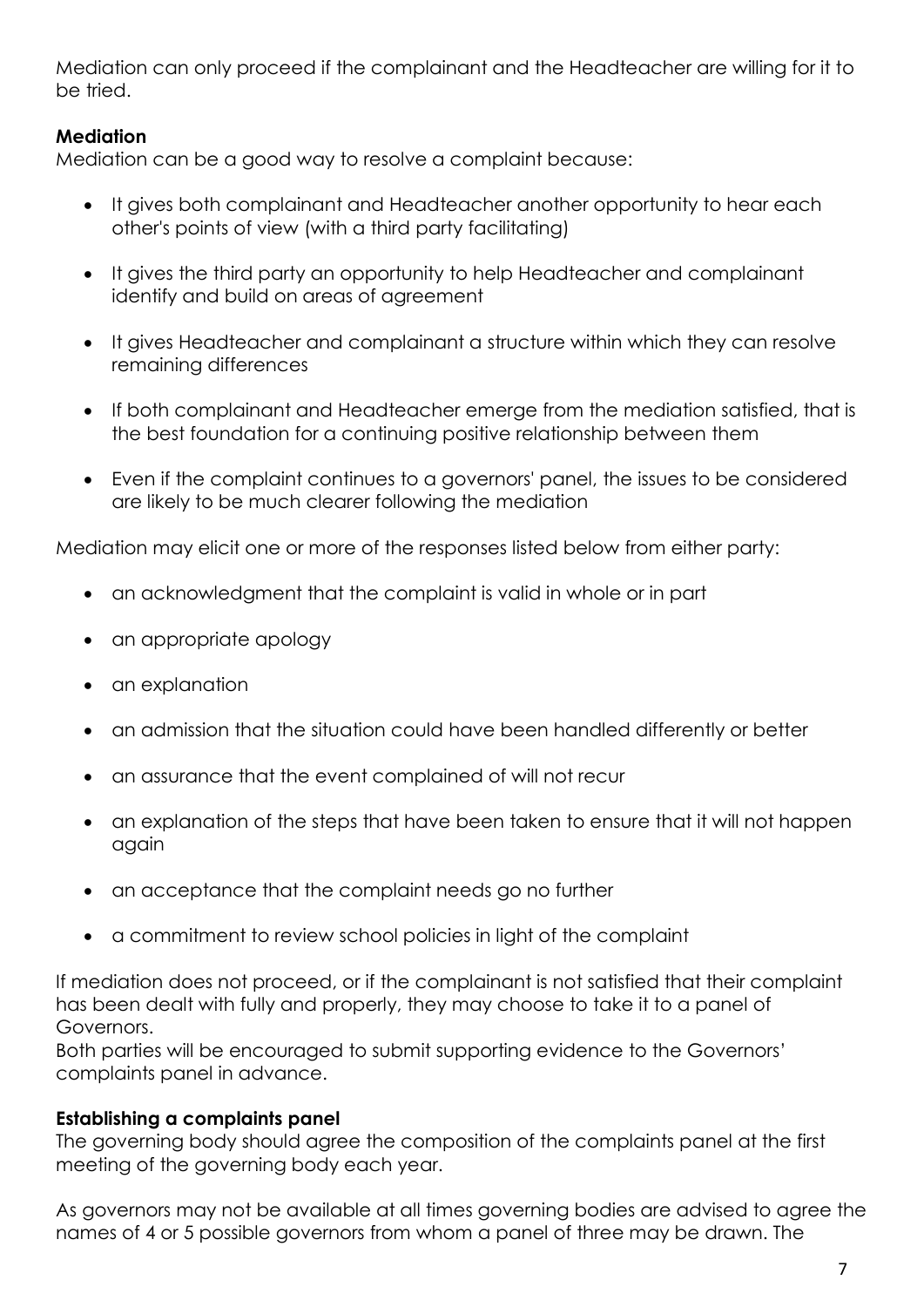decision about the membership of a particular panel will depend on factors such as availability, whether any governors have prior knowledge or have a conflict etc. and the decision will be made by the chair of governors.

When the clerk of governors receives a copy of the complaint form he/she will inform the governing body that a complaint has been received and that it has been passed to the panel to deal with.

#### **No further information about the complaint should be shared with other governors.**

#### **There are several points which any governor sitting on a complaints panel needs to remember:**

- a) It is important that the appeal hearing is independent and impartial and that it is seen to be so. No governor may sit on the panel if they have had a prior involvement in the complaint or in the circumstances surrounding it.
- b) The aim of the hearing, which needs to be held in private, will always be to resolve the complaint and achieve reconciliation between the school and the complainant
- c) The panel chair will ensure that the proceedings are as welcoming as possible. The layout of the room will set the tone and care is needed to ensure the setting is not intimidating and not adversarial

The Chair of the Panel will be nominated by the Chair of Governors and is responsible for ensuring that both complainant and Headteacher are given a fair hearing and that the panel arrives at its judgment without fear or favour.

#### **Remit of the panel: the complaints panel can:**

- dismiss the complaint in whole or in part
- uphold the complaint in whole or in part
- decide on the appropriate action to be taken to resolve the complaint
- recommend changes to the school's systems or procedures to ensure problems of a similar nature do not recur

#### **It may:**

- Consider and, if appropriate, criticise the way in which an operational decision was communicated — but cannot overturn the decision itself
- Consider the thoroughness with which the Headteacher investigated a complaint about a member of staff — but cannot expect the Headteacher to provide details about confidential discussions with that staff member
- Consider the manner in which a complaint about any decision was addressed ask for the decision to be reviewed — but cannot expect the Headteacher to have changed the decision
- Consider and, if appropriate, identify limitations in a policy or procedures —but cannot make changes to the policy. (It can, however, recommend that the policy be reviewed by the governing body to ensure that problems of a similar nature do not recur, and individual panel members can subsequently play their part in improving the policy)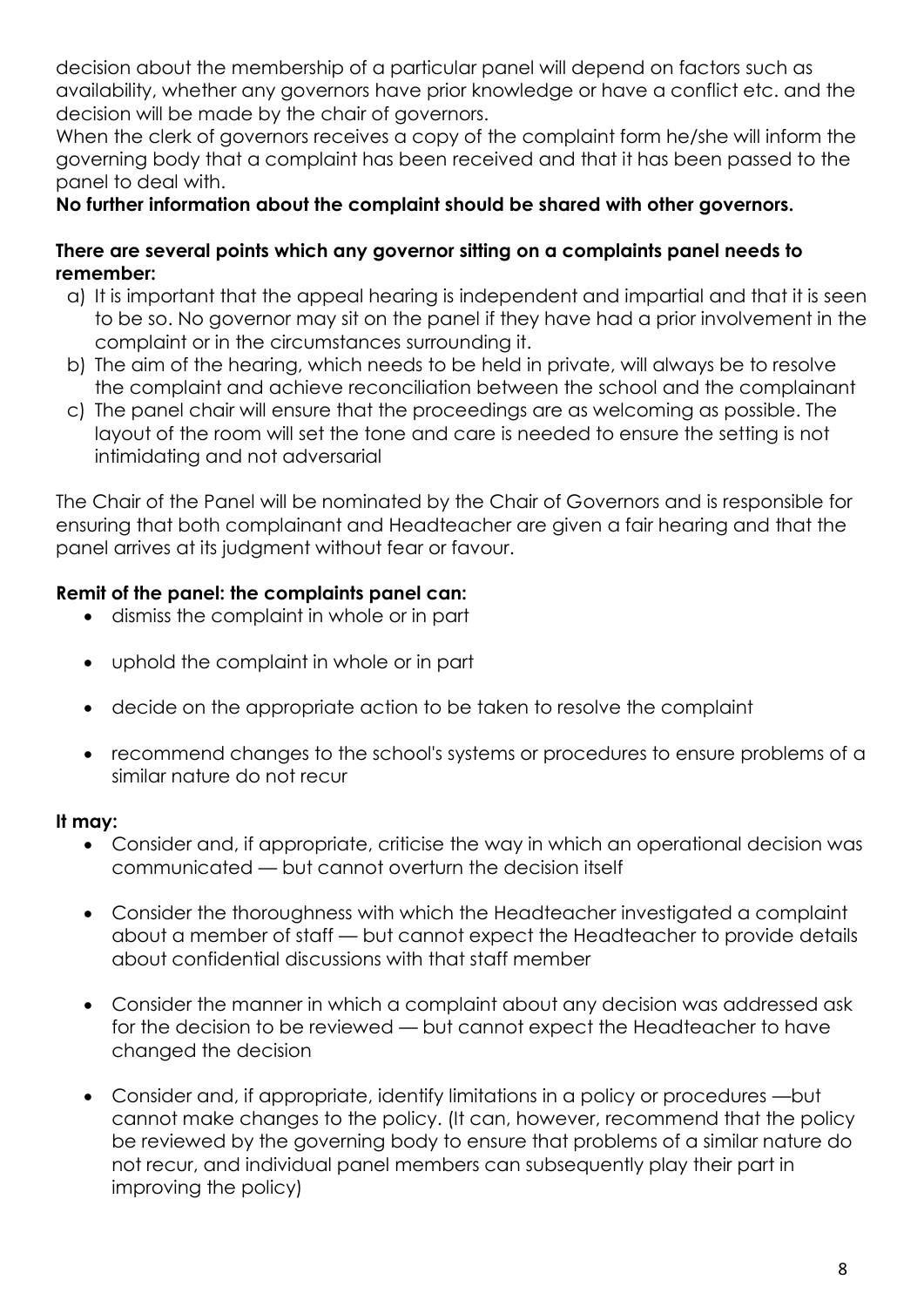• Consider whether it should recommend that the governing body offer appropriate redress

# **Format of a Panel Hearing**

- 1. Complainant and Headteacher will enter the room where the hearing is taking place together.
- 2. The chair will introduce the panel members and the clerk and outline the process.
- 3. The complainant is invited to explain the complaint,
- 4. The Headteacher may question the complainant
- 5. The panel will question the complainant
- 6. The Headteacher is then invited to explain the school's actions
- 7. The complainant may question the Headteacher
- 8. The panel will question the Headteacher
- 9. The complainant is then invited to sum up their complaint.

10. The Headteacher is then invited to sum up the school's actions and response to the complaint.

11. The chair explains that both parties will hear from the panel within five working days.

- 12. Both parties leave together while the panel decides on the issues.
- 13. The clerk will remain with the panel to clarify any issues

#### **Notes**

The hearing should be made as unintimidating as possible to all parties.

The panel may ask questions at any point. Panel members must find ways to ask probing questions while maintaining impartiality.

The Headteacher must have no contact with members of the governors' complaints panel except when the complainant is present to preserve the principle of neutrality. This means that Headteacher and complainant enter and leave the room where the hearing is held together.

The chair of the panel should discourage the introduction of fresh documentary evidence at the hearing — there should be every encouragement to produce the evidence in advance so that both sides have time to study it. However, if new and relevant evidence is accepted by the chair, the chair will adjourn the hearing for a few minutes to allow everyone to read the document. Both parties must leave the hearing room during the adjournment.

# **Some notes on exceptional circumstances**

For the sake of clarity, the description above does not cover exceptional circumstances which might include:

- **The chair of governors may not be able to find three governors who have no prior knowledge of the case**
- If a case has become a major talking point around the community, the chair can nominate three governors with minimal prior knowledge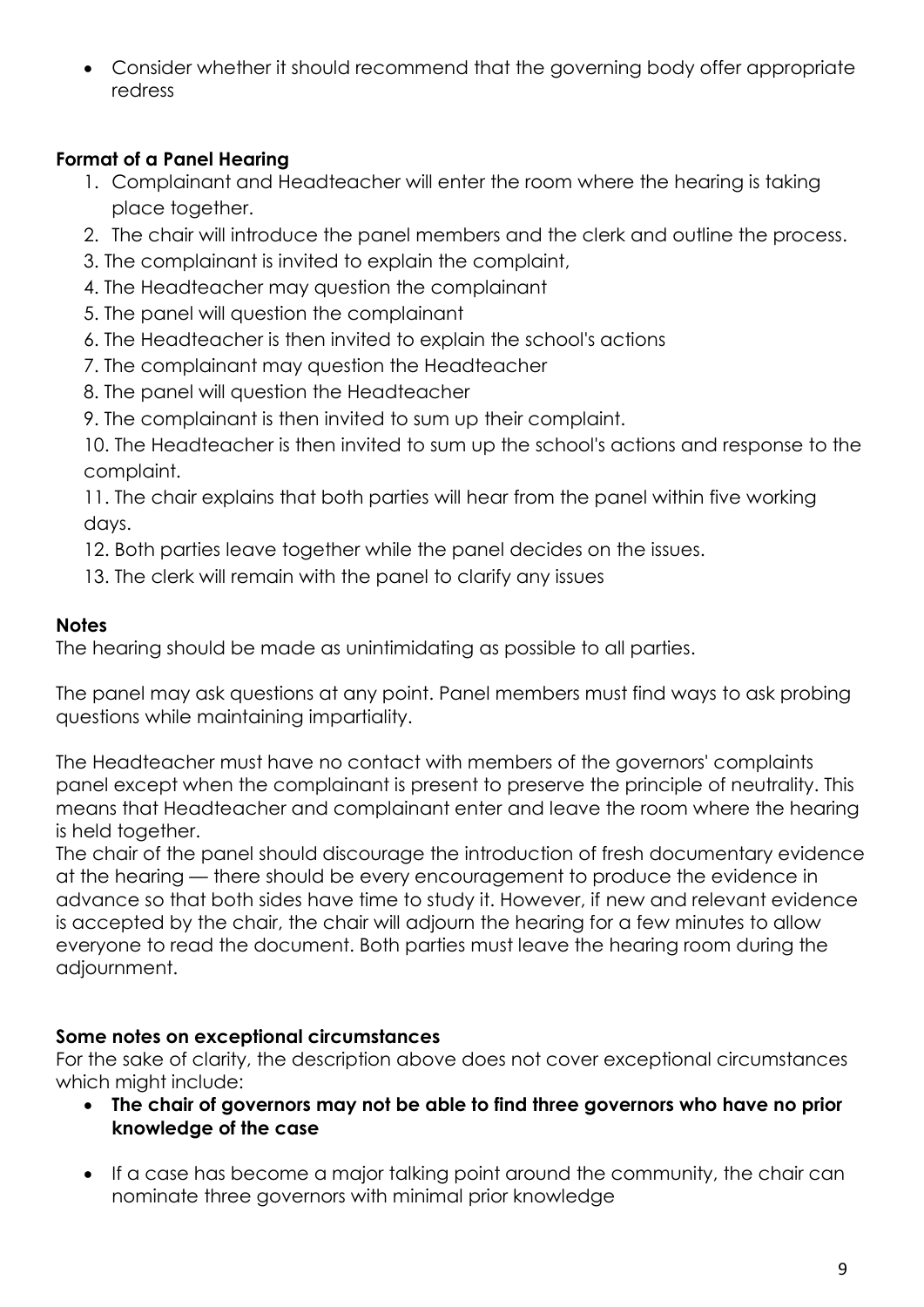• If there are still insufficient governors able to sit on a panel, the governing body in consultation with the Local Authority put in place an alternative fair process

A complaint to the governors' complaints panel will never be against a junior member of staff (it may be against the way the Headteacher handled a complaint against a junior member of staff) but it is conceivable that a senior manager will appropriately stand in for the Headteacher. That would need to be considered very carefully but if agreed the senior manager would be 'the Headteacher' for the purpose of the panel.

There may be exceptional circumstances in which the complaint is against the chair of governors — e.g. for refusing to deal with a complaint. In those circumstances the procedure above would be adapted and every reference to 'Headteacher' would be read as 'chair of governors'.

#### **Writing the decision letter**

The clerk will ensure that s/he has clear wording stating the panel decision about each of the issues that have been considered before the panel is allowed to finish. The clerk will use that wording to draft the decision letter. This should be sent to all members of the panel for checking. Once approved by all three panel members, it will be sent to the complainant with a copy to the Headteacher.

The letter will clearly express how seriously the panel considered the complaint.

The clerk will be careful that the letter sticks to the facts and gives no hint of partiality.

The clerk will ensure that the letter reaches the complainant and the Headteacher by the deadline stated in your policy and/or in a statement by the chair at the end of the hearing — usually five working days

#### **Appendix 1 Model Complaint Form**

#### **Notes**

The form overleaf is encouraged to be used by any person making a complaint about the operation of the school which is not covered by an alternative specific procedure. Complaints will most often come from parents or carers but may also come from pupils/students or members of the public, e.g. school neighbours. Anyone receiving this form should be advised verbally that help in completing it is available from the school. A member of school staff/governor who is familiar with the

process should be nominated to give help.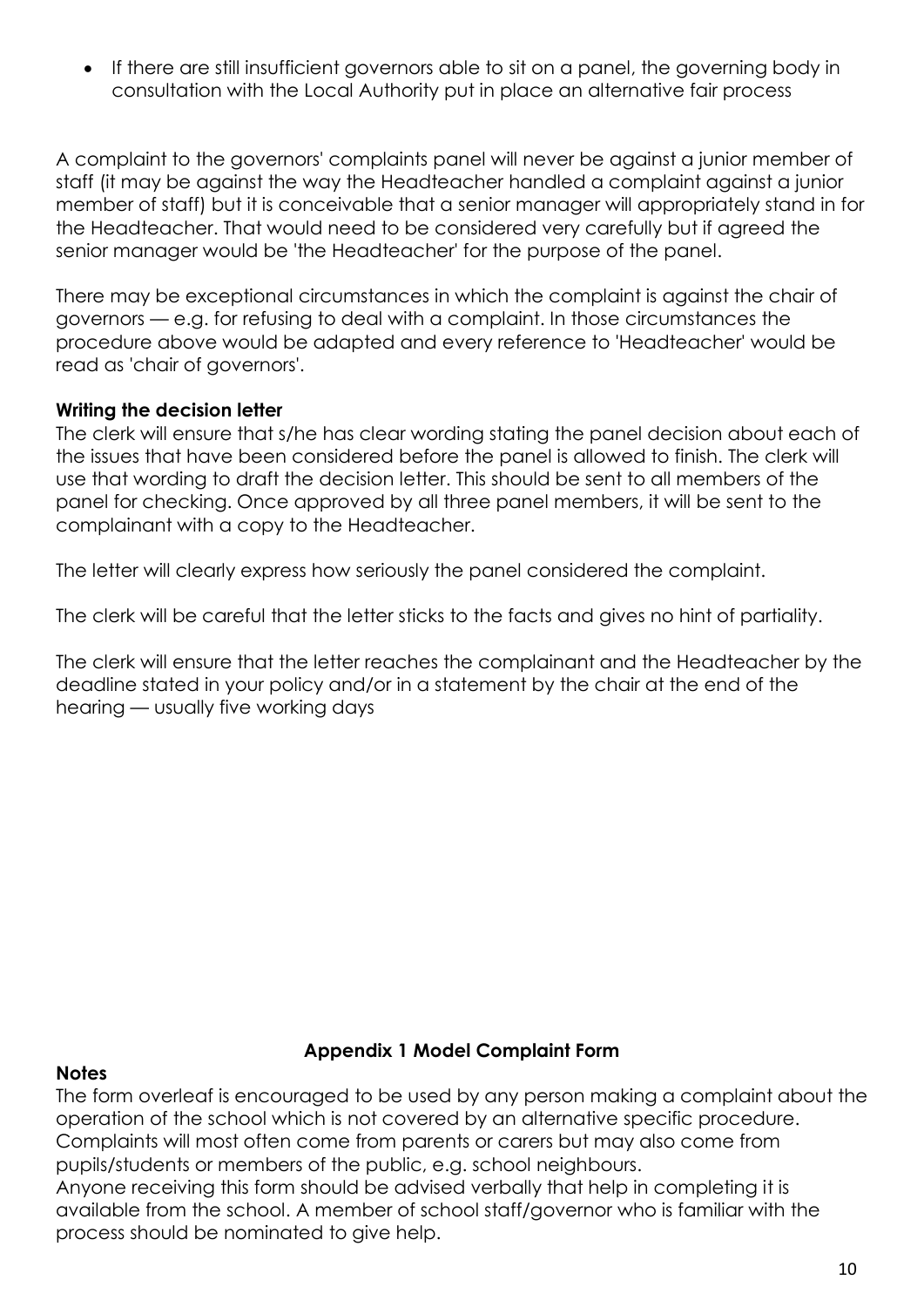

# **Priors Field Primary School Complaint Form**

# **STRICTLY CONFIDENTIAL**

Please complete and return to the Headteacher who will acknowledge receipt and explain what action will be taken.

Your name:

Address: ………………………………………………….

………………………………………………….

Postcode:

Daytime telephone number: Evening telephone number: If applicable, name of child(ren) at school:

Please give details of your complaint:

What action, if any, have you already taken to try and resolve your complaint? (Who did you speak to and what was the response?)

Your relationship to the school, e.g. parent, carer, neighbour, member of public: What actions do you feel might resolve the problem at this stage?

Are you attaching any paperwork? If so, please give details.

Signature: Date: ……………………………………………………………………………………………... Official Use: Date of acknowledgement sent: By Whom:

Complaint referred to: Date: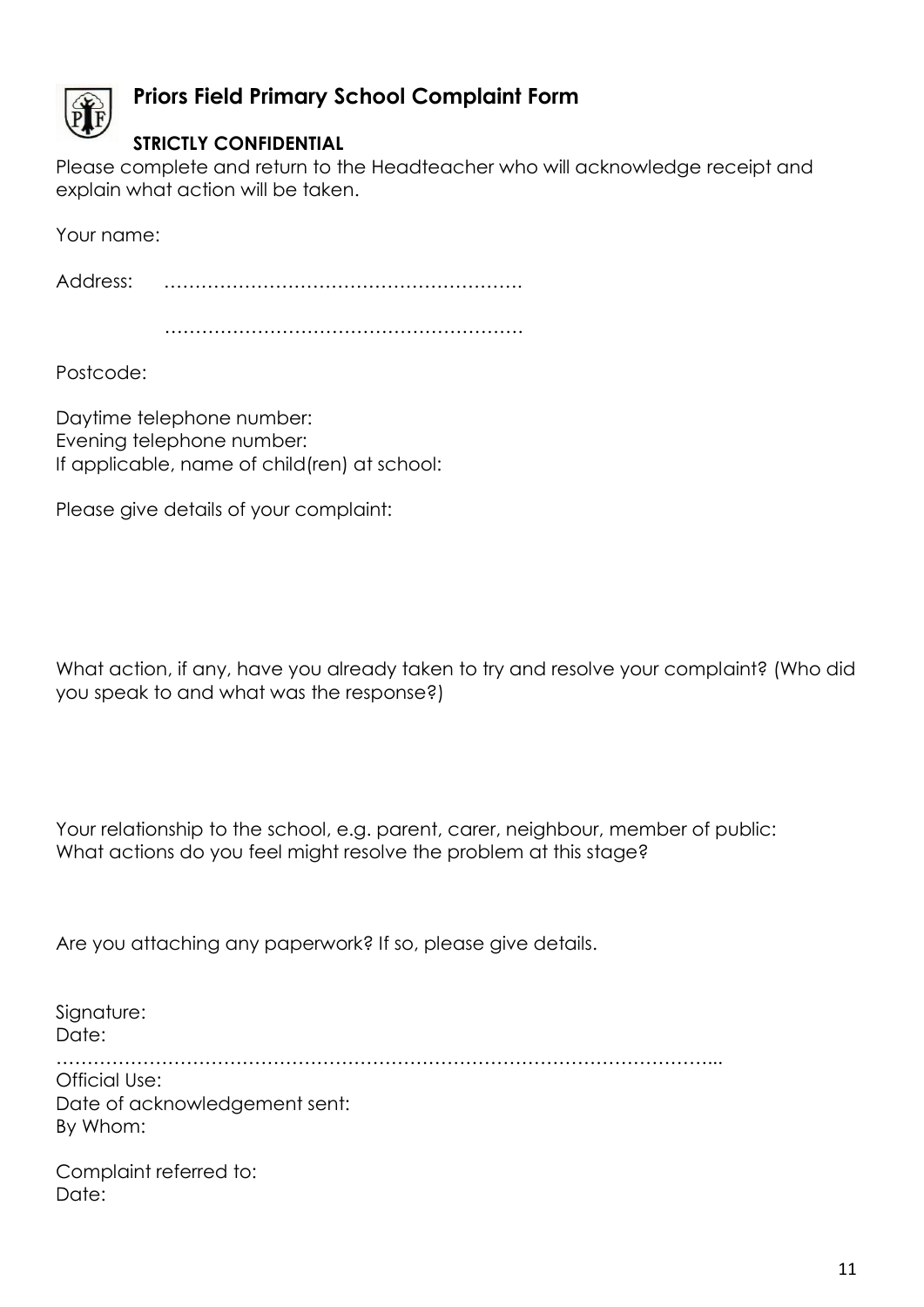# **Appendix 2**

#### **Sharing your concerns about your child's education**

#### **A Parent/Carer Guide**

Priors Field Primary School recognises that at times things can go wrong. This guidance will help you understand how to resolve concerns you may have about your child's education.

The school has procedures for dealing with concerns or complaints and we value any feedback about our services, including compliments and suggestions. If you are concerned about any aspect of your child's education, you should contact the head teacher at the school.

The school's governing body has overall responsibility for the school and for ensuring the well-being of pupils and that all pupils receive an appropriate and high standard of education.

The Headteacher is responsible for making decisions on a daily basis about the school's internal management and organisation. So you should contact the school if you are concerned about an issue such as:

- your child's academic progress
- special education needs provision
- your child's welfare
- bullying
- something that has happened in school

#### **How do I complain to the school?**

First, we hope you will speak to the relevant member of staff as soon as you have a concern. This will be the class teacher (primary).

This informal approach is nearly always the quickest and most effective way of resolving your concerns.

If you feel that your concern has not been resolved, then it is important to speak to or write to the Headteacher who will look into your concern.

If you are unhappy with the Headteacher's response you should write with your complaint to the Chair of Governors/Clerk to the Governing Body at the school address. Mark your envelope 'FOR IMMEDIATE ATTENTION' – Private and Confidential.

#### **This is how your complaint will be handled**

**Within 5 working days** the chair of governors will clarify the nature of your complaint by asking you to complete a complaint form and will offer help in completing the form, if appropriate

If mediation is agreed, the chair of governors will endeavour to set up the meeting **within 10 working days.** If that timescale is not possible you will be told the reason. Alongside this, the chair of governors, or nominated governor, will also carry out any further investigation into the complaint to enable a full and fair response.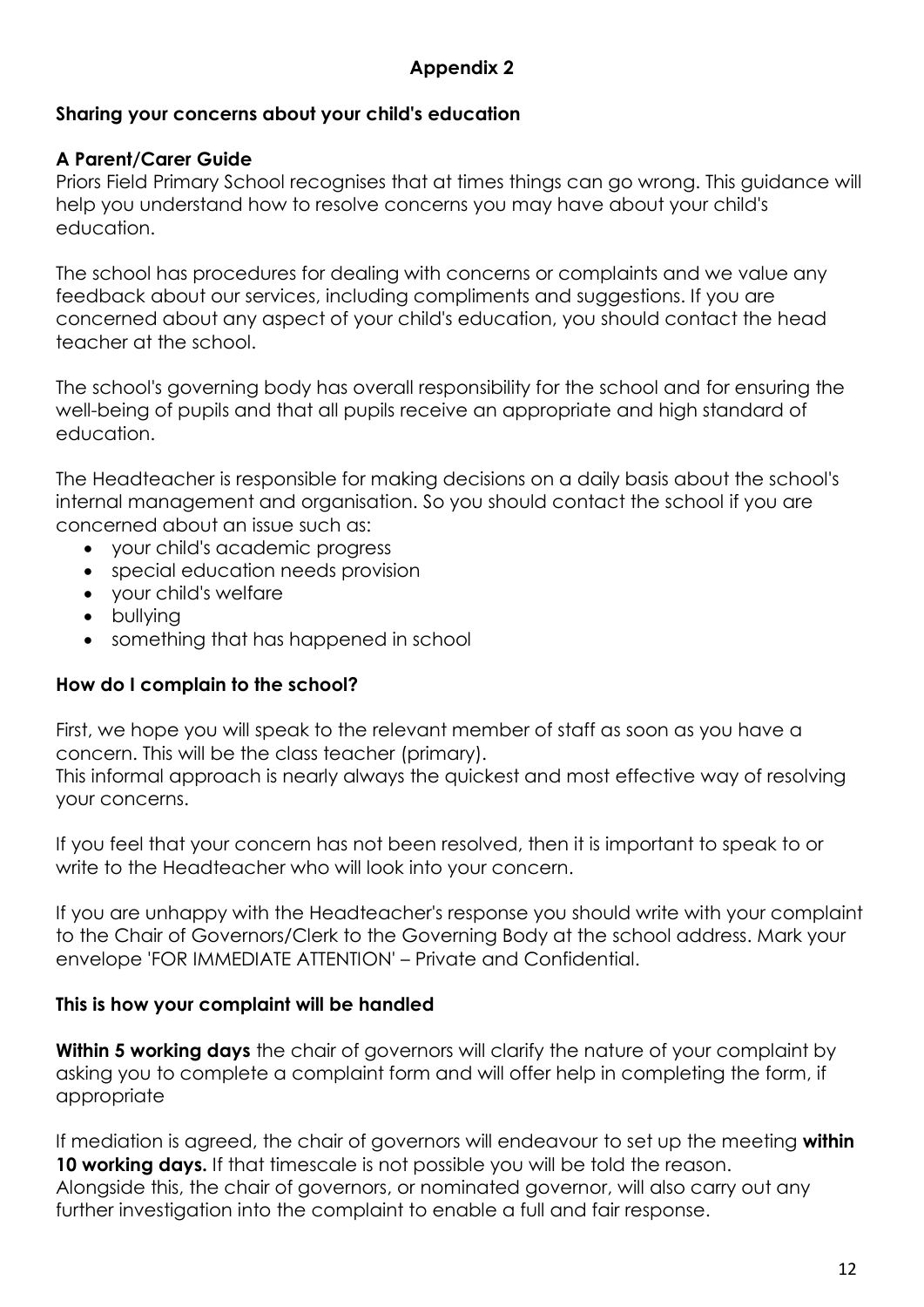If mediation does not proceed, or if you are not satisfied that your complaint has been dealt with fully and properly, you can choose to take it to a panel of Governors. The Chair of Governors or Clerk will set up a panel of Governors to consider your complaint. **The panel will meet within 15 working days of the request to convene.** The Clerk will provide details of the hearing and will request any further information you may wish to provide.

The complaints panel will consist of three governors who (as far as possible) will have no prior knowledge of the events being complained of. The panel will be supported by a clerk who will take notes during the hearing and will stay with the panel while they make their decision in case governors need to be reminded about responses to a particular question. The panel will hear the complaint impartially and make their decision based on the facts and the evidence they have been provided with.

**Five working days** before the hearing the clerk will send to you, the complainant, the Headteacher and the three panel members, copies of all papers submitted by both sides so that there is sufficient time to read the evidence before the hearing (which must be submitted to the clerk seven days before the hearing).

# **At the hearing,**

- 1. You and the Headteacher will be invited into the room where the panel is being held at the same time.
- 2. After introductions, you, the complainant will be invited to explain your complaint,
- 3. The Headteacher may question you
- 4. The panel will question you
- 5. The Headteacher will be invited to explain the school's actions
- 6. You, the complainant may question the Headteacher
- 7. The panel will question the Headteacher
- 8. The panel may ask questions at any point.
- 9. You, the complainant will then be invited to sum up your complaint.
- 10. The Headteacher will then be invited to sum up the school's actions and response to the complaint.
- 11. The chair will explain that you and the Headteacher will hear from the panel **within five working days**.
- 12.Both you and the Headteacher will leave together while the panel decides on the issues.
- 13. The clerk will remain with the panel.

# **Can I take my complaint further?**

You cannot take your complaint to the local authority. The local authority cannot investigate school matters on a parent's behalf nor can it review how the school has dealt

with your complaint.

However, if you feel that the school has acted unreasonably or not followed the correct procedures, you can write to the Secretary of State for Education <http://www.education.gov.uk/heip/contactus/dfe>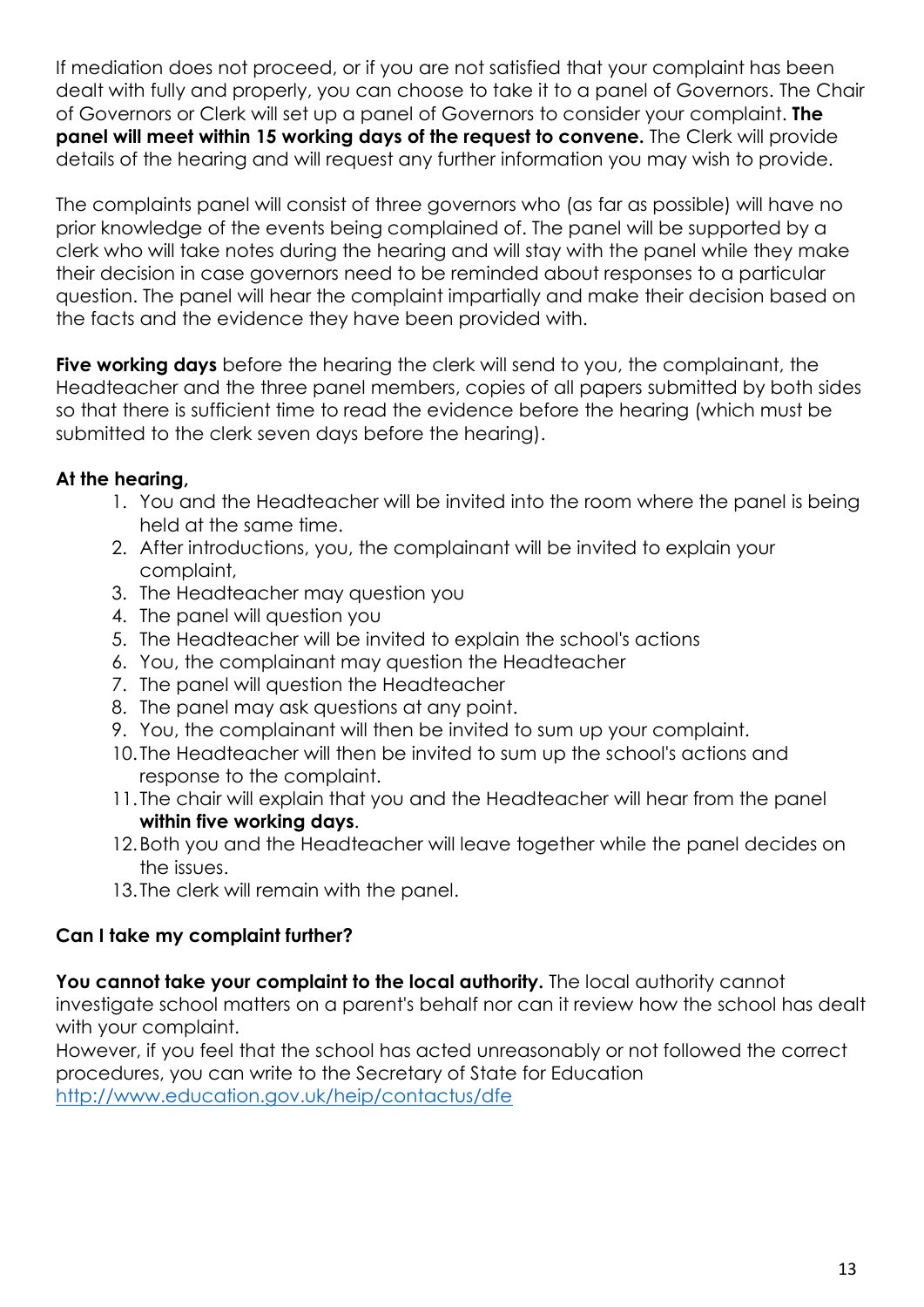# **Appendix 3 Mediation**

#### **The benefits of mediation**

Mediation can be a good way to resolve a complaint because:

- It gives both complainant and Headteacher another opportunity to hear each other's points of view (with a third party facilitating)
- It gives the third party an opportunity to help Headteacher and complainant explore and build on areas of agreement
- It gives Headteacher and complainant a structure within which they can resolve remaining differences
- If both complainant and Headteacher emerge from the mediation satisfied, that is the best foundation for a continuing positive relationship between them
- Even if the complaint continues to a governors' panel, the issues to be considered should be much clearer

Mediation may elicit one or more of the responses listed below from either party:

- an acknowledgment that the complaint is valid in whole or in part.
- an apology;
- an explanation;
- an admission that the situation could have been handled differently or better;
- an assurance that the event complained of will not recur;
- an explanation of the steps that have been taken to ensure that it will not happen again;
- a commitment to review school policies in light of the complaint.

Recourse to mediation must be with the agreement of both parties and is intended to help arrive at a mutually agreeable solution — it is not possible to impose this on either party. Nor does it prevent a complainant having recourse to formal appeals procedures as detailed.

# **In-house mediation**

Many chairs of governors and other governors already have the skills — or can acquire the skills — to conduct a mediation process between their Headteacher and a complainant. The skills and attributes include:

- ability to listen impartially to both sides
- ability to control a dialogue so that both sides listen to each other
- ability to summarise the arguments and focus the dialogue
- ability to identify areas of agreement that might form a basis for resolving one or more of the issues relating to the complaint
- understanding that solutions cannot be imposed and that both parties need to be satisfied with whatever is resolved
- understanding that mediation does not always work and there is a further step available to complainants